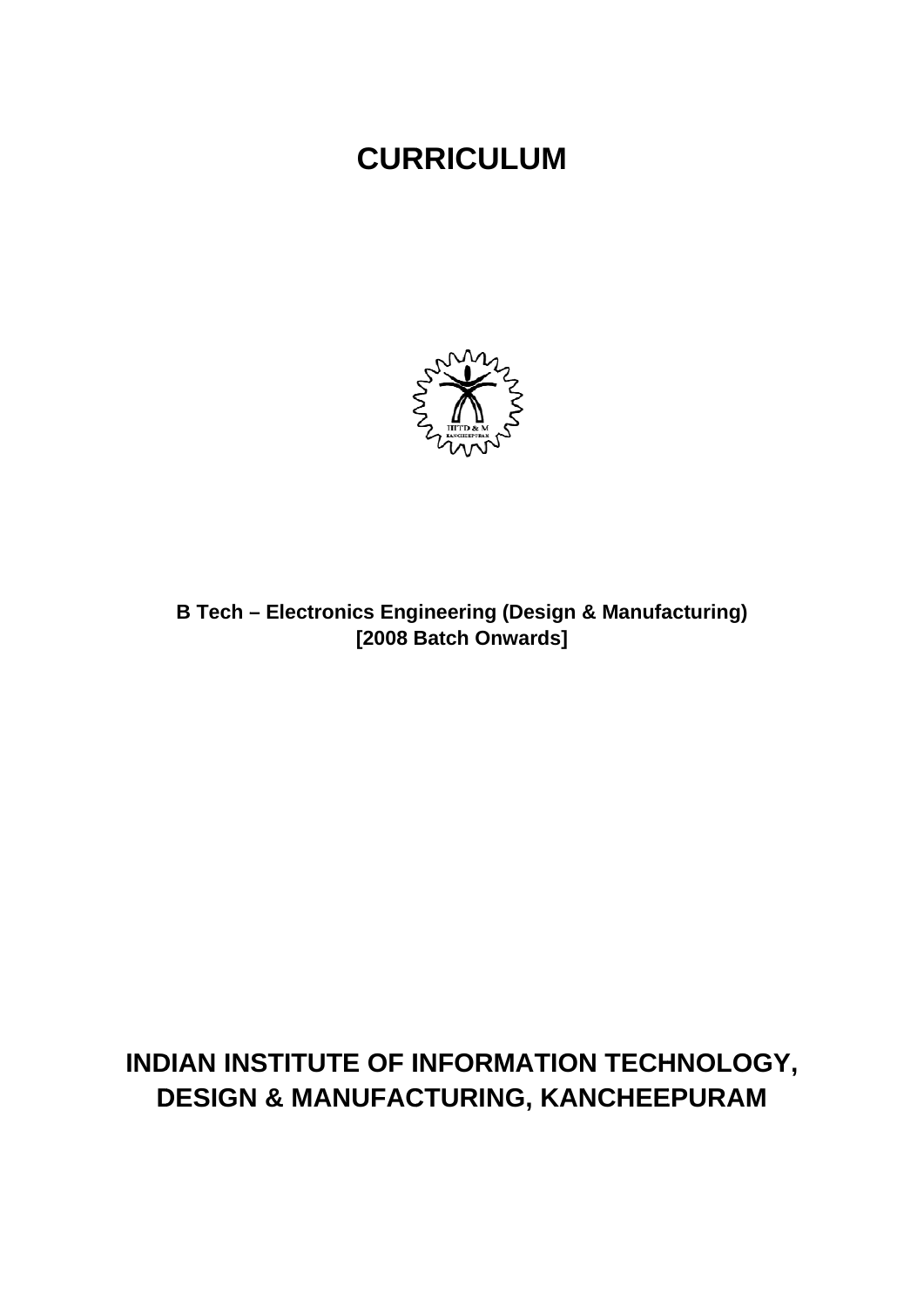# **B. TECH – ELECTRONICS ENGINEERING (DESIGN & MANUFACTURING) [2008Batchonwards]**

| <b>Semester 1</b> |                                                       |                |                |                |                |            |            |  |  |  |
|-------------------|-------------------------------------------------------|----------------|----------------|----------------|----------------|------------|------------|--|--|--|
| <b>Course No</b>  | <b>Course Name</b>                                    |                |                | P              | С              | Cat        | <b>NEW</b> |  |  |  |
|                   |                                                       |                |                |                |                |            | <b>CAT</b> |  |  |  |
| <b>ELE 101</b>    | <b>Basic Electrical &amp; Electronics Engineering</b> | 3              | $\overline{0}$ | 0              | 3              | <b>BEC</b> | <b>BEC</b> |  |  |  |
| <b>MAT 101</b>    | Calculus                                              | 3              | 0              | $\overline{0}$ | 3              | <b>SMA</b> | <b>BSC</b> |  |  |  |
| <b>COM 102</b>    | <b>Computational Engineering</b>                      | 3              | $\overline{0}$ | $\overline{0}$ | 3              | <b>BEC</b> | <b>AEC</b> |  |  |  |
| <b>PHY 105</b>    | <b>Mechanics and Wave</b>                             | 3              | 0              | 0              | 3              | <b>SPH</b> | <b>BSC</b> |  |  |  |
| <b>MEC 107</b>    | Thermal Science for Electronics Engineering           | 3              | 0              | 0              | 3              | <b>BEC</b> | <b>BEC</b> |  |  |  |
| <b>INT 101</b>    | <b>Graphic Art Practice</b>                           | 0              | $\overline{0}$ | 3              | $\overline{2}$ | <b>BEC</b> | <b>DES</b> |  |  |  |
| <b>COM 102P</b>   | <b>Computational Engineering Practice</b>             | $\overline{0}$ | $\overline{0}$ | 3              | $\overline{2}$ | <b>BEC</b> | <b>AEC</b> |  |  |  |
| <b>INT 103</b>    | <b>Electronics Engineering Practice</b>               | 0              | $\overline{0}$ | 3              | 2              | <b>BEC</b> | <b>BEC</b> |  |  |  |
| <b>PHY 105P</b>   | <b>Mechanics and Wave Practice</b>                    | 0              | 0              | 3              | $\overline{2}$ | <b>SPH</b> | <b>BSC</b> |  |  |  |
|                   | Total                                                 | 15             | 0              | 12             | 23             |            |            |  |  |  |

# **Semester 2**

| <b>Course</b>   | <b>Course Name</b>                            |                |                | P              | C              | Cat        | <b>NEW</b> |
|-----------------|-----------------------------------------------|----------------|----------------|----------------|----------------|------------|------------|
| <b>No</b>       |                                               |                |                |                |                |            | <b>CAT</b> |
| <b>ELE 102</b>  | <b>Digital Logic Design</b>                   | 3              | 0              | $\overline{0}$ | 3              | <b>PMC</b> | <b>PEC</b> |
| <b>MAT 103</b>  | ODEs & PDEs                                   | 3              | 0              | 0              | 3              | <b>SMA</b> | <b>BSC</b> |
| <b>INT 104</b>  | <b>English for Communication</b>              | $\overline{2}$ | 0              | $\overline{0}$ | $\overline{2}$ | <b>HSS</b> | <b>HMC</b> |
| <b>PHY 106</b>  | <b>Electromagnetics and Quantum Mechanics</b> | 3              | 0              | $\overline{0}$ | 3              | <b>SPH</b> | <b>BSC</b> |
| <b>MEC 109</b>  | <b>Statics &amp; Strength of Materials</b>    | 3              |                | $\overline{0}$ | 4              | <b>BEC</b> | <b>AEC</b> |
| <b>ELE 102P</b> | <b>Digital Logic Design Practice</b>          | $\overline{0}$ | 0              | 3              | $\overline{2}$ | <b>PMC</b> | <b>PEC</b> |
| <b>INT 102</b>  | <b>Basic Engineering Practice</b>             | 0              | 0              | 3              | $\overline{2}$ | <b>BEC</b> | <b>BEC</b> |
| <b>INT 105</b>  | <b>Engineering Drawing</b>                    | 1              | 0              | 3              | 3              | <b>BEC</b> | <b>AEC</b> |
| <b>PHY 106P</b> | <b>Electromagnetics and Quantum Mechanics</b> | $\overline{0}$ | $\overline{0}$ | 3              | $\overline{2}$ | <b>SPH</b> | <b>BSC</b> |
|                 | Practice                                      |                |                |                |                |            |            |
|                 | <b>Total</b>                                  | 15             |                | 12             | 24             |            |            |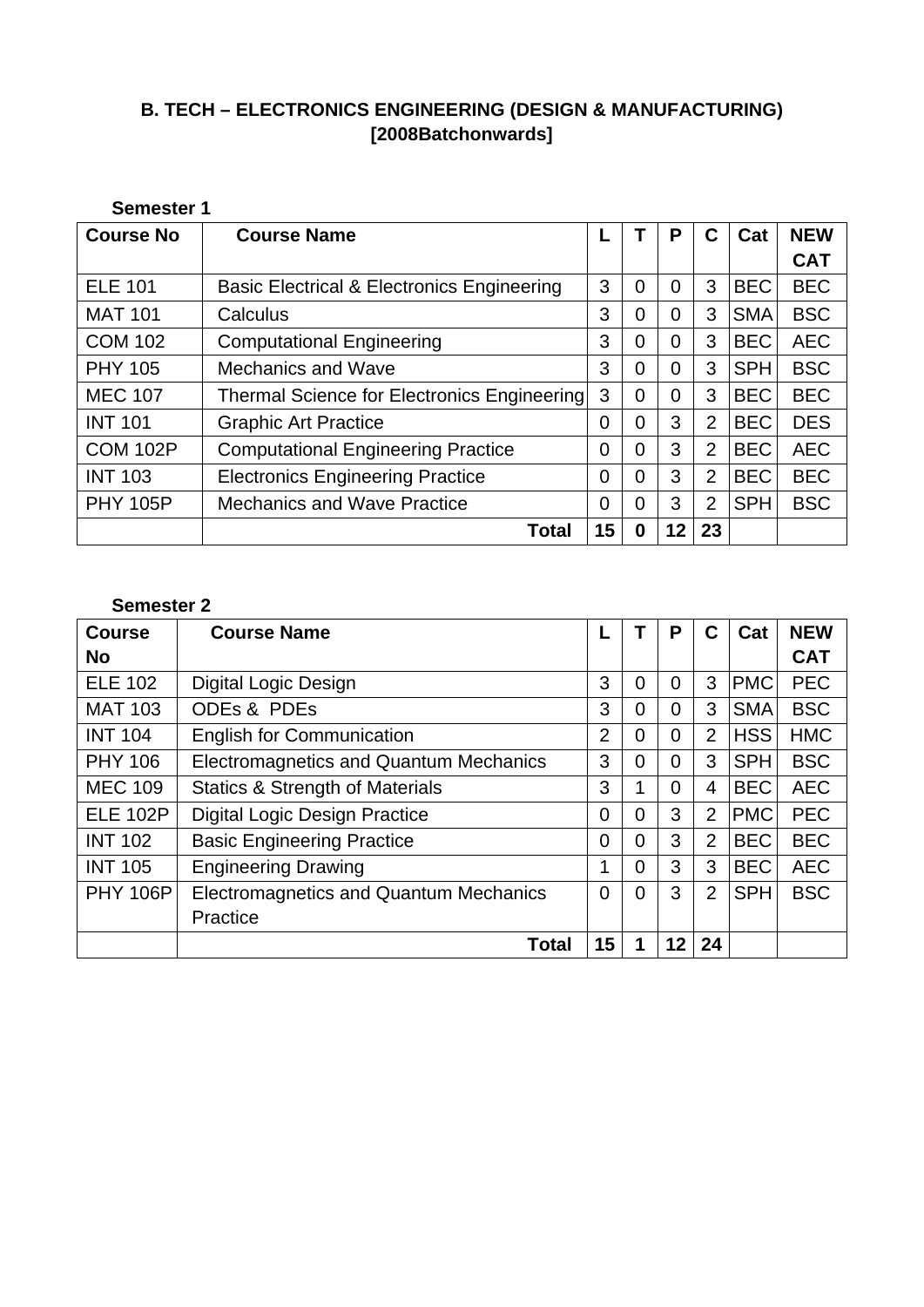# **Semester 3**

| <b>Course</b>   | <b>Course Name</b>                                  |    |                | P              | С              | Cat        | <b>NEW</b> |
|-----------------|-----------------------------------------------------|----|----------------|----------------|----------------|------------|------------|
| <b>No</b>       |                                                     |    |                |                |                |            | <b>CAT</b> |
| <b>INT 201</b>  | <b>Concepts in Engineering Design</b>               | 3  | 0              | $\overline{0}$ | 3              | <b>BEC</b> | <b>DES</b> |
| <b>MAT 201</b>  | Linear Algebra & Optimization                       | 3  | 0              | 0              | 3              | <b>SMA</b> | <b>BSC</b> |
| <b>ELE 206</b>  | <b>Networks and Systems</b>                         | 3  | 0              | 0              | 3              | <b>PMC</b> | <b>PEC</b> |
| <b>ELE 207</b>  | <b>Solid State Devices</b>                          | 3  | $\overline{0}$ | 0              | 3              | <b>PMC</b> | <b>PEC</b> |
| <b>ELE 208</b>  | <b>Electromechanical Energy Conversion</b>          | 3  | 0              | 0              | 3              | <b>PMC</b> | <b>PEC</b> |
| <b>ELE 206P</b> | Networks and Systems Practice                       | 0  | 0              | 3              | $\overline{2}$ | <b>PMC</b> | <b>PEC</b> |
| <b>ELE 207P</b> | <b>Solid State Devices Practice</b>                 | 0  | $\overline{0}$ | 3              | $\overline{2}$ | <b>PMC</b> | <b>PEC</b> |
| <b>ELE 208P</b> | <b>Electromechanical Energy Conversion Practice</b> | 0  | $\Omega$       | 3              | $\overline{2}$ | <b>PMC</b> | <b>PEC</b> |
|                 | Total                                               | 15 | 0              | 9              | 21             |            |            |

# **Semester 4**

| <b>Course</b>   | <b>Course Name</b>                             |                |                | P              | C              | Cat        | <b>NEW</b> |
|-----------------|------------------------------------------------|----------------|----------------|----------------|----------------|------------|------------|
| <b>No</b>       |                                                |                |                |                |                |            | <b>CAT</b> |
| <b>MAT 203</b>  | <b>Probability &amp; Statistics</b>            | 3              | 0              | $\overline{0}$ | 3              | <b>SMA</b> | <b>BSC</b> |
| <b>ELE 211</b>  | <b>Control Engineering</b>                     | 3              | $\overline{0}$ | $\Omega$       | 3              | <b>PMC</b> | <b>AEC</b> |
| <b>ELE 212</b>  | <b>Principles of Measurements</b>              | 3              | $\overline{0}$ | $\overline{0}$ | 3              | <b>PMC</b> | <b>AEC</b> |
| <b>ELE 213</b>  | <b>Analog Circuits</b>                         | 3              | $\overline{0}$ | $\overline{0}$ | 3              | <b>PMC</b> | <b>PEC</b> |
| <b>ELE 214</b>  | <b>Power Electronics and Industrial Drives</b> | 3              | $\overline{0}$ | $\overline{0}$ | 3              | <b>PMC</b> | <b>AEC</b> |
| <b>ELE 211P</b> | <b>Control Engineering Practice</b>            | $\overline{0}$ | $\overline{0}$ | 3              | $\overline{2}$ | <b>PMC</b> | <b>AEC</b> |
| <b>ELE 212P</b> | <b>Principles of Measurements Practice</b>     | 0              | $\overline{0}$ | 3              | $\overline{2}$ | <b>PMC</b> | <b>AEC</b> |
| <b>ELE 213P</b> | <b>Analog Circuits Practice</b>                | $\overline{0}$ | $\Omega$       | 3              | $\overline{2}$ | <b>PMC</b> | <b>PEC</b> |
| <b>ELE 214P</b> | <b>Power Electronics and Industrial Drives</b> | $\overline{0}$ | $\overline{0}$ | 3              | $\overline{2}$ | <b>PMC</b> | <b>AEC</b> |
|                 | Practice                                       |                |                |                |                |            |            |
|                 | Total                                          | 15             | 0              | 12             | 23             |            |            |

# **Semester 5**

| <b>Course</b>   | <b>Course Name</b>                               |                |                | P              | С              | Cat        | <b>NEW</b> |
|-----------------|--------------------------------------------------|----------------|----------------|----------------|----------------|------------|------------|
| <b>No</b>       |                                                  |                |                |                |                |            | <b>CAT</b> |
| <b>INT 302</b>  | <b>Ecology and Environment</b>                   | $\overline{2}$ | 0              | 0              | $\overline{2}$ | <b>HSS</b> | <b>HMC</b> |
| <b>ELE 305</b>  | Electronic Instrumentation                       | 3              | 0              | 0              | 3              | <b>PMC</b> | <b>PEC</b> |
| <b>ELE 306</b>  | <b>Analog IC Applications</b>                    | $\overline{2}$ | 0              | $\overline{0}$ | $\overline{2}$ | <b>PMC</b> | <b>PEC</b> |
| <b>ELE 307</b>  | <b>Applied DSP</b>                               | 3              | 0              | $\overline{0}$ | 3              | <b>PMC</b> | <b>PEC</b> |
| <b>ELE 308</b>  | <b>Computer Organization and Microprocessors</b> | 3              | $\overline{0}$ | $\overline{0}$ | 3              | <b>PMC</b> | <b>AEC</b> |
| <b>ELE 305P</b> | <b>Electronic Instrumentation Practice</b>       | $\overline{0}$ | 0              | 3              | $\overline{2}$ | <b>PMC</b> | <b>PEC</b> |
| <b>ELE 306P</b> | <b>Analog IC Applications Practice</b>           | $\overline{0}$ | $\overline{0}$ | 3              | $\overline{2}$ | <b>PMC</b> | <b>PEC</b> |
| <b>ELE 307P</b> | <b>Applied DSP Practice</b>                      | $\overline{0}$ | $\overline{0}$ | 3              | $\overline{2}$ | <b>PMC</b> | <b>PEC</b> |
| <b>ELE 308P</b> | Computer Org. and Microprocessors Practice       | $\overline{0}$ | $\overline{0}$ | 3              | $\overline{2}$ | <b>PMC</b> | <b>AEC</b> |
|                 | <b>Total</b>                                     | 13             | 0              | 12             | 21             |            |            |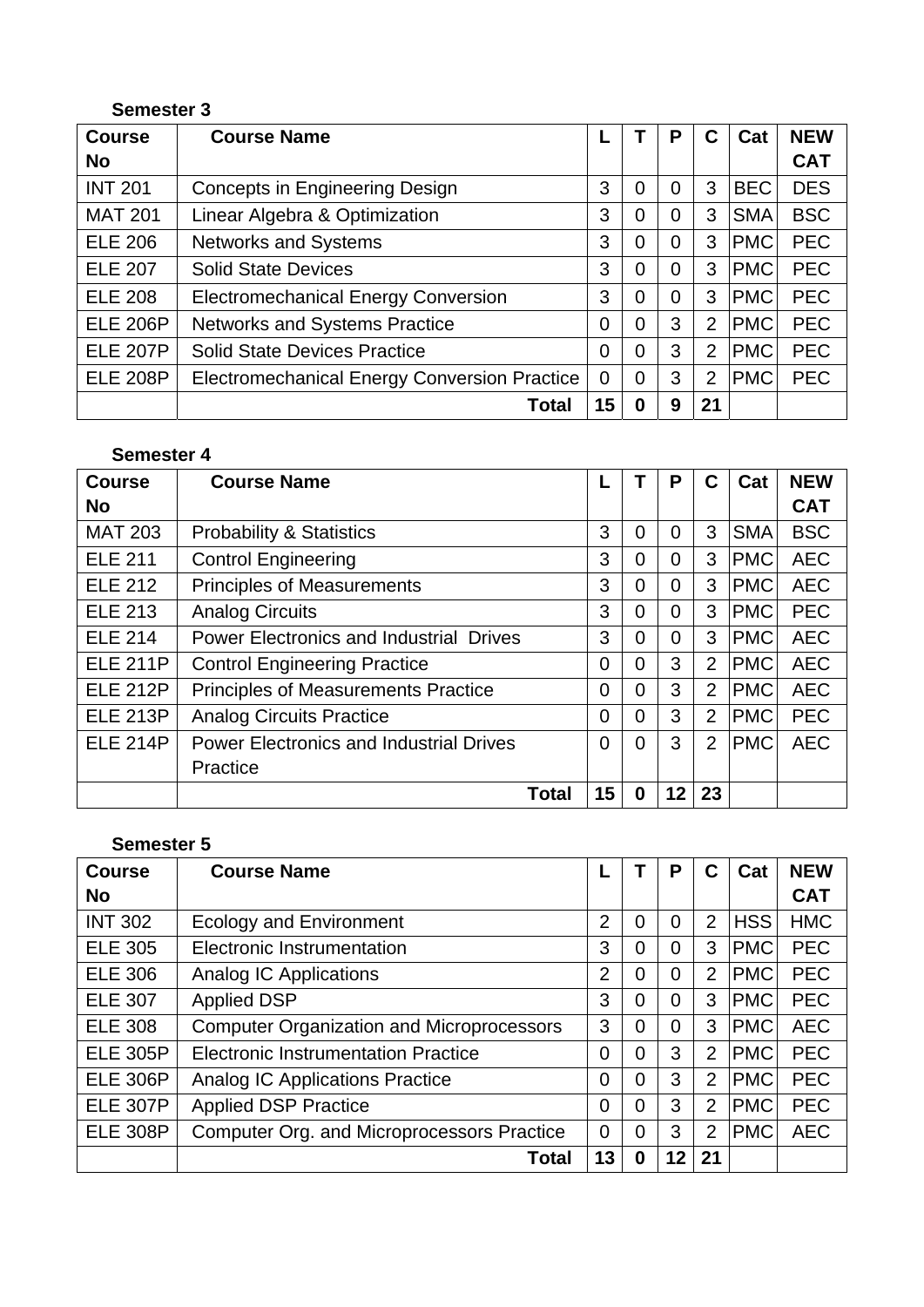# **Semester 6**

| <b>Course</b>   | <b>Course Name</b>                        |                |                | P        | С              | Cat        | <b>NEW</b> |
|-----------------|-------------------------------------------|----------------|----------------|----------|----------------|------------|------------|
| <b>No</b>       |                                           |                |                |          |                |            | <b>CAT</b> |
| <b>MAN 302</b>  | <b>Quality and Reliability Management</b> | 3              | $\Omega$       | 0        | 3              | <b>HSS</b> | <b>HMC</b> |
| <b>ELE 310</b>  | Electronic Manufacturing & Packaging      | 3              | $\overline{0}$ | $\Omega$ | 3              | <b>PMC</b> | <b>PEC</b> |
|                 | <b>Techniques</b>                         |                |                |          |                |            |            |
| <b>ELE 311</b>  | <b>VLSI Design</b>                        | 3              | $\overline{0}$ | $\Omega$ | 3              | <b>PMC</b> | <b>PEC</b> |
| <b>ELE 312</b>  | PCB/Prototype Design and Development      | $\overline{2}$ | $\overline{0}$ | 0        | $\overline{2}$ | <b>PMC</b> | <b>PEC</b> |
| <b>INT 303</b>  | <b>Product Design and Practice</b>        | $\overline{0}$ | 0              | 3        | $\overline{2}$ | <b>PMC</b> | <b>DES</b> |
| <b>ELE 311P</b> | <b>VLSI Design Practice</b>               | $\overline{0}$ | 0              | 3        | $\overline{2}$ | <b>PMC</b> | <b>PEC</b> |
| <b>ELE 312P</b> | PCB/Prototype Design and Development      | $\overline{0}$ | $\overline{0}$ | 3        | $\overline{2}$ | <b>PMC</b> | <b>PEC</b> |
|                 | Practice                                  |                |                |          |                |            |            |
|                 | Elective 1                                | 3              | 0              | 0        | 3              | <b>ELE</b> | <b>PEC</b> |
|                 | Total                                     | 14             | 0              | 9        | 20             |            |            |

# **Semester 7**

| <b>Course</b>   | <b>Course Name</b>               |                | T              | P | С              | Cat        | <b>NEW</b> |
|-----------------|----------------------------------|----------------|----------------|---|----------------|------------|------------|
| <b>No</b>       |                                  |                |                |   |                |            | <b>CAT</b> |
| <b>ELE 401</b>  | <b>Embedded Systems</b>          | 3              | 0              | 0 | 3              | <b>PMC</b> | <b>PEC</b> |
| <b>MAN 401</b>  | <b>Professional Ethics</b>       | $\overline{2}$ | 0              | 0 | $\overline{2}$ | <b>HSS</b> | <b>HMC</b> |
| <b>ELE 402</b>  | Data Networks                    | 3              | 0              | 0 | 3              | <b>PMC</b> | <b>PEC</b> |
| <b>ELE 401P</b> | <b>Embedded Systems Practice</b> | 0              | $\overline{0}$ | 3 | $\overline{2}$ | <b>PMC</b> | <b>PEC</b> |
| <b>ELE 402P</b> | Data Networks Practice           | $\Omega$       | 0              | 3 | $\overline{2}$ | <b>PMC</b> | <b>PEC</b> |
| <b>INT 401</b>  | Mini Project                     | 0              | 0              | 3 | $\overline{2}$ | <b>PMP</b> | <b>PEC</b> |
|                 | Elective 2                       | 3              | 0              | 0 | 3              | <b>ELE</b> | <b>PEC</b> |
|                 | Elective 3                       | 3              | 0              | 0 | 3              | <b>ELE</b> | <b>PEC</b> |
|                 | <b>Total</b>                     | 14             | 0              | 9 | 20             |            |            |

# **Semester 8**

| <b>Course</b>  | <b>Course Name</b>        |        |   | P              | C  | Cat        | <b>NEW</b> |
|----------------|---------------------------|--------|---|----------------|----|------------|------------|
| <b>No</b>      |                           |        |   |                |    |            | <b>CAT</b> |
| <b>MAN 404</b> | <b>Finance Management</b> | ◠<br>ت |   | $\overline{0}$ | 3  | <b>HSS</b> | <b>HMC</b> |
| <b>INT 402</b> | Project                   | 0      |   | 24             |    | 16 PMP     | <b>PEC</b> |
|                | Elective 4                | 3      |   | 0              | 3  | <b>ELE</b> | <b>PEC</b> |
|                | <b>Total</b>              | 6      | 0 | 24             | 22 |            |            |

**Compulsory Activities**: Summer Internship(2<sup>nd</sup> or 3<sup>rd</sup>year vacation), Industrial Lecture, NSS/NCC/Yoga

|             |            |    |            |    |            | BSC   BEC   PEC   HMC   AEC   DES   Total |
|-------------|------------|----|------------|----|------------|-------------------------------------------|
| $\sqrt{22}$ | $\vert$ 10 | 91 | $\vert$ 12 | 32 | $\vert$ 07 | 174                                       |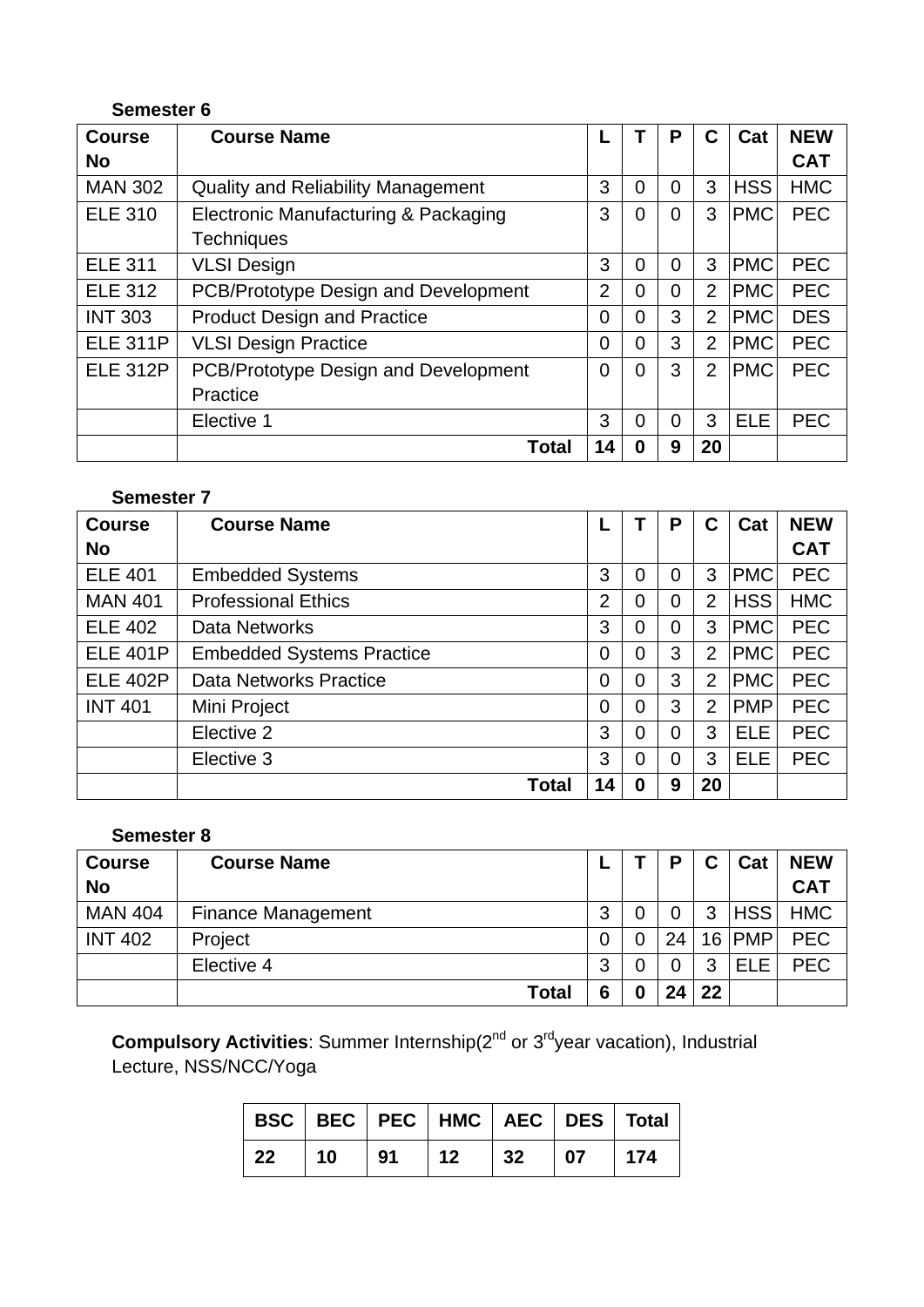# **COURSE CONTENTS**

# **B TECH ELECTRONICS ENGINEERING (DESIGN AND MANUFACTURING)**

(Numbers in the parenthesis indicate LTPC)

#### ELE 101 BASIC ELECTRICAL AND ELECTRONICS ENGINEERING

DC circuits, Independent and dependent sources, Mesh and nodal analysis Step response and transients, RC, RL and RLC circuits

Sinusoidal AC sources steady state analysis, Phasor diagram

Power in single and 3-phase AC circuits, star-delta transformation

Magnetic circuit - Magnetic fields, currents, magnetic flux density, inductance, Faraday's Laws-Examples

Semiconductors, P-N Diodes, rectifiers and filters, clipping and clamping circuits Bipolar and field effect transistors and power devices

# **Text Books:**

- 1. Hughes Edward, Electrical & Electronic Technology, Pearson Education, 2007.
- 2. Hayt. W. W, Kemmerly. J.E, and Durbin. S.M, Engineering Circuits Analysis, Tata McGraw Hill. 2008.

# References:

- 1. Hambley. A, Electrical Engineering Principles and Applications: International Version, Pearson Education, 4 Edn. 2007.
- 2. Alexander.C. K. & Mathew. N. O. Sadiku, Fundamentals of Electrical circuits. Tata McGraw Hill, 2008.

# MAT 101 CALCULUS

 $(3003)$ 

 $(3003)$ 

Sequences and series

Definite integral as the limit of sum - Mean value theorem - Fundamental theorem of integral calculus and its applications

Functions of several variables - Geometric representation partial and total increments Partial derivatives - Derivatives of composite functions

Directional derivatives - Gradient, divergence and curl - Taylor formula - Lagrange multipliers - Optimization problems

Multiple integrals - Evaluation of line and surface integrals

Greens, Gauss, and Stokes theorems

#### **Text Books:**

1. Piskunov. N, Differential and Integral Calculus, Vol. I & II, Mir. Publishers, 1981.

2. Kreyszig, E. Advanced Engineering Mathematics, Wiley Eastern 2007. Reference:

1. Thomas. G.B, and Finney R.L. Calculus, Person Education, 2007.

# **COM 102 COMPUTATIONAL ENGINEERING**

 $(3003)$ 

Introduction to computer science - Computer organization basics - Problem solving strategies - Higher level languages - Program design and development - Phases of program development

Basic programming constructs in  $C -$ Data types in  $C -$ Input output statements  $-$  Operators

control structures in C-Types-Sequential, selection and repetition - Variants of selection and repetition – Single/Double and multiple selection structures  $-$  Types of repetition structures - for, do-while and while - break and continue

Functions in  $C \sim$  Function declaration, definition – Built and user defined functions – Storage classes and scope - Recursive functions - Arrays in C - Passing arrays to functions multidimensional arrays - String manipulations -- Library support -- Introduction to pointers in  $C$  – Operators – Passing arguments by reference – Pointer expressions and arithmetic – Pointers & arrays relationship-Function pointers

Formatted input output - Aggregated data types - Structures and unions-- Definition and member access  $-$  File processing in  $C -$  Sequential and random access file creation and read - Dynamic memory allocation -- Variable length argument lists -- Command line arguments --Separating interfaces from implementation

Non linear equations - Regular falsi - Bisection, Newton raphson methods

# **Text Book:**

1. Deitel P.J, and Deitel H.M. C: How to Program, Prentice Hall, 2007.

# References:

- 1. Kernighan, Ritchie D, The C Programming Language, Prentice Hall, 2 Edn, 1988.
- 2. Chapra S.C and Canale R.P. Numerical Methods for Engineers, McGraw Hill, 2006.

# PHY 105 MECHANICS AND WAVES

 $(3003)$ 

Vectors - an introduction, use of vectors in practical mechanics, Unit vectors in spherical and cylindrical polar co-ordinates, Concept of vector fields, Gradient of a scalar field, Equipotentials, flux, divergence of a vector, Gauss's theorem

Physical applications of Gauss's law-in gravitation, electrostatics and magnetostatics, Continuity equations and conservation principles for matter, energy and electrical charge, Curl-rotational and irrotational vector fields. Stoke's theorem- physical applications Oscillatory motion-simple harmonic motion, damped oscillation and forced oscillation, Degrees of freedom, Constraints, Generalized co-ordinate, D'Alambert principle, Lagrangian Lagranges' equation of motion-examples, Hamiltonian-Hamilton's equation of motion examples

Motion in a central force -- reduction of two-body system to one body system, and conservation of angular momentum, Application to planetary motions (Kepler's law) Classification of waves -- optical and acoustic wave, Superposition -- phase velocity, group velocity, group index, dispersion, Interference phenomena and Diffraction Polarization, Acoustooptic effects and devices -- Raman-Nath diffraction, Bragg diffraction, Acoustooptic modulator

#### **Text Books:**

- 1. Kittle. C, Mechanics Berkley Physics Course, Vol. 1, Tata McGraw Hill, 2008.
- 2. Hecht. E, Optics, Cambridge University Press, 2002.

#### References:

- 1. Crawford, F. Waves Berkley Physics Course, Vol. 03, Tata McGraw Hill, 2008.
- 2. Ghatak. A and Thyagarajan. K, Optical Electronics, Cambridge University Press, 2002.
- 3. Davis. D, Classical Mechanics, Academic Press, 1986.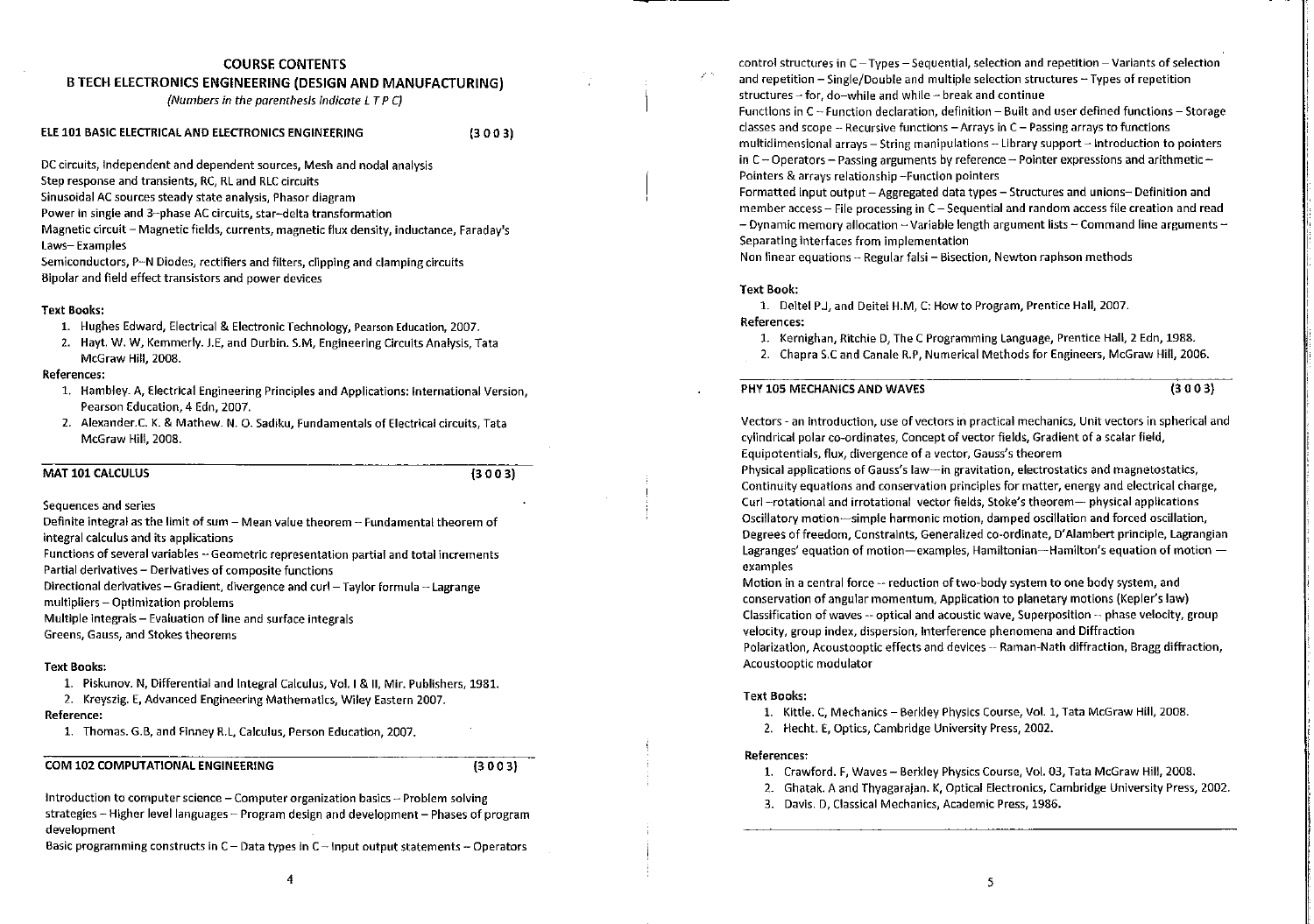In this course students will learn the fundamentals of Thermodynamics, fluid flow principles and heat transfer concepts and their applications to electronic equipment and digital devices. Course covers the following topics:

Thermodynamics: System & control volume - State & process - Thermodynamic definition of work-other forms of work - Examples - Temperature - Definition of thermal equilibrium -Zeroth law - Definition of temperature and temperature scale - Definition of heat -Examples of heat/work interaction -- First law -- Cyclic & non-cyclic process -- Concept of total energy - Various modes of energy - First law for floe process - Derivation of general energy equation for control volumes - Steady & unsteady flow process - Second law -Definition of thermal efficiency and COP - Definition of reversible process - Available and Unavailable energy - Concept of irreversibility and lost work

Fluid Mechanics: The concept of a fluid  $\sim$  Properties of velocity field  $-$  Thermodynamic properties of a fluid - Viscosity and other secondary properties - Basic flow analysis techniques – Flow patterns – Basic physical laws of fluid mechanics – Conservation of mass – The linear momentum equation - The energy equation - Flow past immersed bodies

Heat transfer: Conductive heat transfer - General conduction equation - One dimensional steady state conduction -- Fins and extended surfaces -- Transient conduction of lumped and distributed systems -- Convective heat transfer -- Boundary layers -- Dimensionless group for convection - Forced convection - Elements of free convection - Elements of radiation heat transfer - Environmental heat transfer

Heat generation in printed-circuit boards - Power transmission mediums - Thermal resistance concepts -- Junction temperature -- Cooling and heating loads -- Air and liquid cooled heat sinks - Thermoelectric power generation and refrigeration - Dielectric heating -Heat pipes and vortex tubes and their applications in electronic cooling

#### **Text Books:**

- 1. Nag. P.K. Engineering Thermodynamics, Tata McGraw Hill. 2005.
- 2. Jones, J.B and Shapiro, H.N. Fundamentals of Engineering Thermodynamics, John Wiley, 1999.

# **References:**

- 3. Moran, M.J. and Shapiro. H.N, Fundamentals of Engineering Thermodynamics, John Wiley, 2003.
- 4. Sonnag. R.E. Borgnakke. C and Van Wyan. G.J. Fundamentals of Thermodynamics, 6 Edn, John Wiley, 2003.
- 5. Spalding, D. B. and Cole, E.H. Engineering Thermodynamics, Edward Arnold, 1976.

# INT 101 GRAPHIC ART PRACTICE

 $(0032)$ 

Skilled base course with focuses on drawing as a medium for expression and communication through drawn images. It will enhance the ability to represent images, ideas and concepts as observations and thinking process. Studies will include:

Interrelatedness of visual forms in terms of size, scale and overall proportion Understanding basics principles of perception including depth and its representation Introduction to different media, tools and instruments to create surface textures

Assignments includes: Skill enhancing assignments in developing basic drawing of lines straight, curvilinear, angular, thick, thin, plane, volume etc - Nature drawing - including Human/Animal/Birds - to study shapes and forms - Representation of basic 3-dimensional forms - Cubes, Cylinders, Cones, Spheres etc. in different combinations and sizes to understand principles of perspectives - Some assignments in drawing and quick sketching.

#### **Text Books:**

- 1. Thomas C Wang, Pencil Sketching, John Wiley, 2002.
- 2. Itten Johannes, Design and Form, John Wiley, 1975.

Reference:

1. Kasprin Ron, Design Media - Techniques for Water Colour, Pen and Ink Pastel and colored markers, John Wiley, 1999.

COM 102P COMPUTATIONAL ENGINEERING PRACTICE

 $(0032)$ 

Learning operating system commands - editors - compilation - Assignments on using the operating system and open office suite - Programs involving output statements, input statements and expression evaluation - Assignments covering If-then-else statement iterative statements - Programs using arrays and functions based approach - Recursion sorting (bubble Sort) on a set of integers and a set of strings and linear search over a set of integers and a set of strings - structures and files in C - Implementation of a grading system computation of  $e^x$ , sin(x) and cos(x) - Bisection and Newton Raphson methods in C.

# INT 103 ELECTRONICS ENGINEERING PRACTICE

 $(0032)$ 

Construction, working and application of workshop tools, Electrical and Electronics Symbols - Wires and Cables, their gauge and their rating - Domestic / Industrial Electrical Accessories - Faults and Remedies in Domestic installation - Electric Shocks and artificial respiration -Indian Electricity rules - Familiarization of electronic components color code, meters, power supplies, function generators and CRO - Bread board assembling of simple circuits - Study of solders, tools, heat sink - Soldering of components and circuits - Estimation and costing of soldering PCB - Domestic wiring practice - Estimation and costing of domestic and industrial wiring - Domestic appliances - Wiring PCB, control, Identification of fault: Electronic Ballast, fan regulator, inverter, UPS etc - Assembling simple electronic products

#### **References:**

- 1. Uppal S. L., Electrical Wiring & Estimating, 5 Edn, Khanna Publishers, 2003.
- 2. Civde F. Coombs, Printed circuits handbook, 6 Edn, McGraw Hill, 2007.
- 3. John H. Watt, Terrell Croft: American Electricians' Handbook: A Reference Book for the Practical Electrical Man, Tata McGraw Hill, 2002.

PHY 105P MECHANICS AND WAVES PRACTICE

 $(0032)$ 

Practice session include determination of refractive index of the material of the prism, wavelength of a monochromatic light by forming Newton's ring, wavelength of the laser beam using stainless steel scale as diffraction grating, wavelength of the monochromatic light beam by Fresnel's bi-prism method, wavelength of the spectral lines of Mercury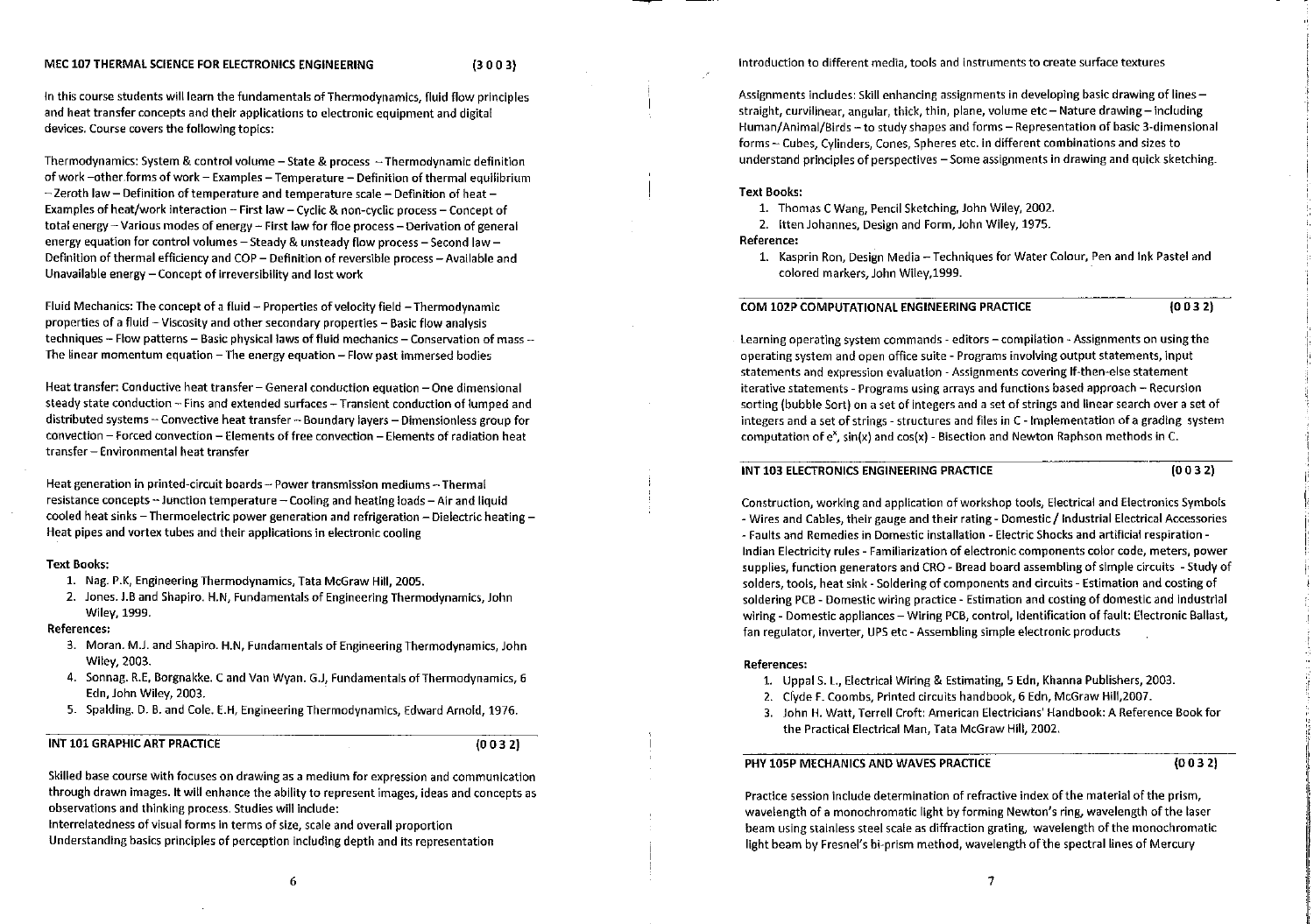spectrum using transmission grating, width of the slit using Fraunhoffer diffraction pattern with the help of laser, numerical aperture and modal field diameter of a single mode fiber. diameter of a thin wire, couple per unit twist of suspension wire using torsional pendulum and value of g using angular pendulum.

# ELE 102 DIGITAL LOGIC DESIGN

 $(3003)$ 

Representation of Data: Number systems and codes, Representation of unsigned and signed integers. Floating-point representation of real numbers. Representation of characters Switching Theory: Boolean algebra, Switching functions, Truth Tables and Algebraic forms, Simplification of Boolean Expressions: Algebraic methods, Canonical forms, Minimization of functions using Karnaugh maps and Quine - Mc Clusky method

Logic gates, Realization of functions using logic gates, Combinational Logic Circuits. Arithmetic circuits - Integer adder/subtractor, Integer multiplier; Modular combinational logic elements - Decoders, Encoders, Priority encoders, Multiplexers and Demultiplexers Sequential Circuits: Latches, Flip-flops, Characteristic table, Characteristic equation and Excitation table. Shift registers, Counters, Random access memories

Analysis and Design of Synchronous Sequential Circuits: Moore machine and Mealy machine; State table and State transition diagram; Top down approach to digital system design, simple design examples

Design of Arithmetic Circuits using Sequential Logic: Integer division circuits, Floating-point adder/subtractor, multiplier; Design of control circuit; Data and Control Flow in a Computer System, Introduction to Microprocessors

ADC, DAC, Monostable and astable multivibrators, Applications of Digital ICs: 555 timers, V to f converters; Introduction to all logic families. Noise in Digital Systems.

#### **Text Books:**

1. Mano M, Digital Design, 3 Edn. Prentice Hall. 2002.

2. Taub H. and Schilling D. Digital Integrated circuits. Tata McGraw Hill. 1977. **References:** 

1. Givone D.D, Digital Principles and Design, Tata McGraw Hill, 2005.

2. Wakerly J.F, Digital Design Principles and Practices, 4 Edn, Practice Hall, 2007.

3. Tocci R.J, Digital Systems Principles and Applications, 10 Edn, Prentice Hall, 2008.

MAT 103 ODEs & PDEs

 $(3003)$ 

Linear ordinary differential equations with constant, coefficients, method of variation of parameters - Linear systems of ordinary differential equations

Infinite series, tests for convergence, alternating series, functional series, uniform convergence

Power series solution of ordinary differential equations and Singular points

Bessel and Legendre differential equations; properties of Bessel functions and Legendre polynomials

Fourier series

Laplace transforms elementary properties of Laplace transforms, inversion by partial fractions, convolution theorem and its applications to ordinary differential equations Introduction to partial differential equations, wave equation, heat equation, diffusion equation, Green functions and its applications

# Text Books:

1. Simmons. G.F, Differential Equations, Tata McGraw Hill, 2003.

2. Kreyszig. E. Advanced Engineering Mathematics, Wiley, 2007.

# **References:**

- 1. William, E. Boyce and R. C. Diprima, Elementary Differential Equations and Boundary Value Problems, John Wiley, 8 Edn, 2004.
- 2. Sneddon. I, Elements of Partial Differential Equations, Tata McGraw Hill, 1972.
- 3. Ross. L.S. Differential Equations, Wiley, 2007.

# INT 104 ENGLISH FOR COMMUNICATION

 $(2002)$ 

Structure of english - Remedial grammar Reading - Comprehension and analysis Writing - Memos, letters, reports, reviews Study Skills - Dictionary, thesaurus & reference Note Taking - Listening comprehension Presentation Skills - Oral presentation, presentation aid Presentation of Ideas - Organization, articulation and correctness - writing - Speaking Skills

#### References:

- 1. Sharon, J. Gerson and Steven M. Gerson, Technical Writing Process and Product, Pearson Education Pvt. Ltd., 2004.
- 2. Wood, A Remedial Grammar of English, Macmillan India, 1969.
- 3. Thomson and Martinet . Practical English Grammar, Oxford University Press, 1986.
- 4. Allen and Stannard. W. Living English Structure. Orient Longman, 1997.
- 5. Leech, Geoffrey & Jan Svartvik, A Communicative Grammar of English, Longman, 2003.

# PHY 106 ELECTROMAGNETICS AND OUANTUM MECHANNICS

 $(3003)$ 

Electrostatic potential and field due to discrete and continuous charge distributions, Dipole and quadrupole moments. Energy stored in a charge distribution. Energy density in an electric field

Dielectric polarization, Conductors and capacitors, Electric displacement vector, dielectric susceptibility, Biot-Savart's law and Ampere's law in magnetostatics

Magnetic induction due to configurations of current-carrying conductors. Magnetization and surface currents, Energy density in a magnetic field

Magnetic permeability and susceptibility, Time-varying fields, Faradays' law of electromagnetic induction, Self and mutual inductance

Displacement current, Maxwell's equations in free space and in linear media

Scalar and vector potentials, gauges. Plane electromagnetic waves-reflection and refraction, Electromagnetic energy density, Poynting vector

Particles and waves, Dual nature of electromagnetic radiation, Compton scattering, De-Broglie waves, Davisson-Germer experiment, interpretation of wave function, operator, eigenvalue/eigenfunction, expectation value of observable.

Uncertainty principle. Time dependent and time independent Schrödinger's equation. Bound state problem, formation of energy band in solid. Barrier penetration, Scanning **Tunneling Microscope**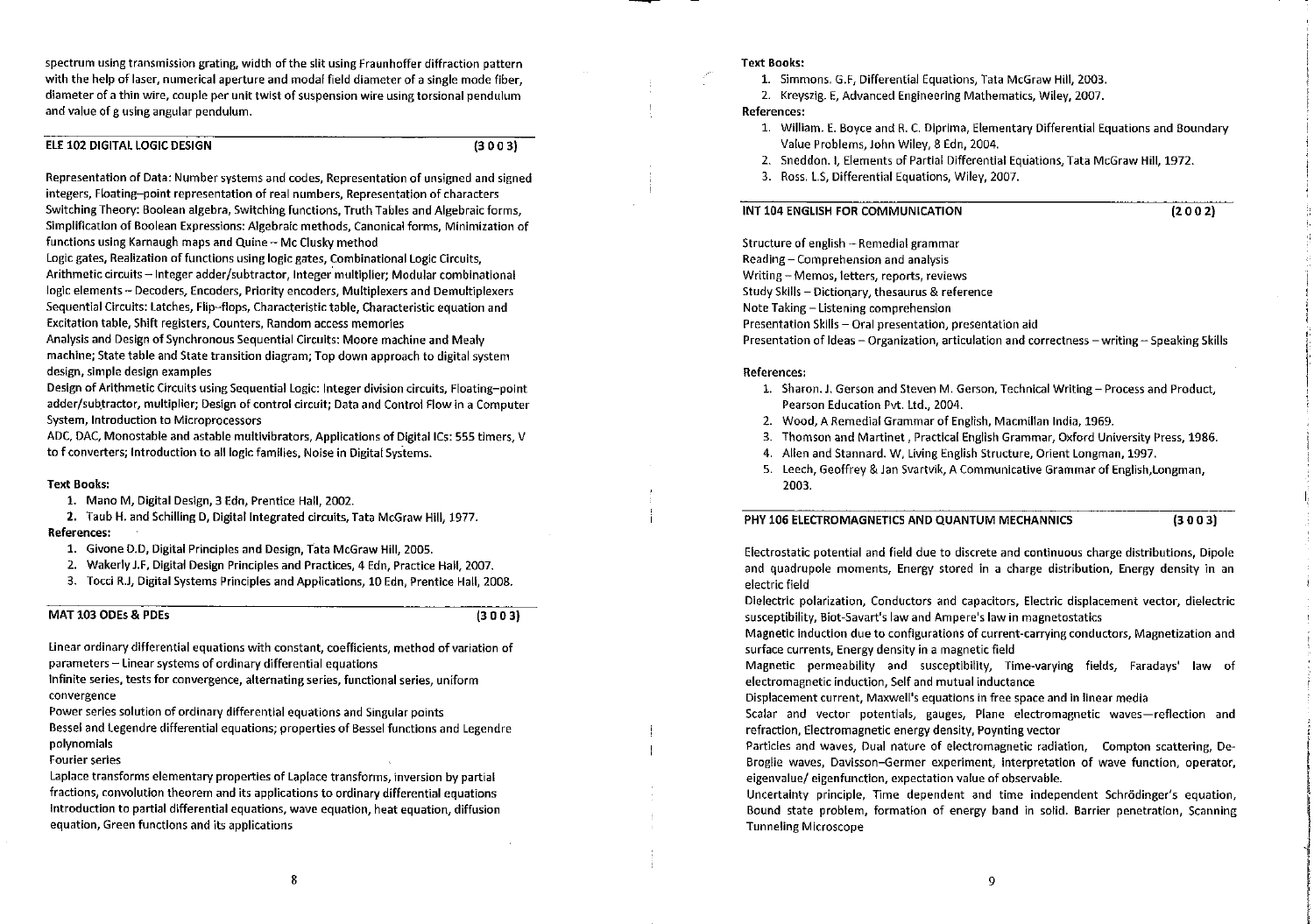### **Text Books:**

- 1. Grifiths. D. J, Introduction to Electrodynamics, Prentice Hall. 2007.
- 2. Gasiorowicz. S, Quantum Mechanics, John Wiley & Sons, 2003.

**References:** 

- 1. Purcell. E.M. Electricity and Magnetism Berkley Physics Course, Vol. 2, Tata McGraw Hill. 2008.
- 2. Feynman. R.P, Leighton. R.B, Sands. M, The Feynman Lectures on Physics, Narosa Publishing House, Vol. II & III, 2008.
- 3. Ajoy Ghatak, Basic Quantum Mechanics, Macmilan Publishers India, 2002.
- 4. Wichmann. E. H. Quantum Physics Berkley Physics Course. Vol. 04. Tata McGraw Hill. 2008.
- MEC 109 STATICS AND STRENGTH OF MATERIALS

 $(3104)$ 

Review of vector algebra and equivalent force systems -- Equilibrium of rigid bodies --Analysis of trusses

Friction forces - Properties of surfaces - virtual work and energy

Analysis of stress and strain - Hooke's law and relation between elastic constants Euler Beams -- Derivation of relations between load, shear force and bending moments Bending and shear stress distribution - Deflection of beams - Successive integration and moment area method

Transformation of stresses -- Principal stresses and strains -- Mohr's circle

Torsion of circular cross-section -- Thin walled pressure vessels -- Elastic stability for Euler columns

# **Text Books:**

1. Beer. F. P and Johnston. E. R. Vector Mechanics for Engineers. Vol I - Statics. 2005.

2. Meriam, J. L and Kraige. L. G. Engineering Mechanics, Vol. 1 - Statics, 2007.

### **References:**

1. Popov. E. P, Engineering Mechanics of Solids, Prentice Hall, 1998.

2. Shames. I. H, Introduction to Solid Mechanics, 2 Ed, Prentice Hall, 1999.

3. Timoshenko, S. P. Strength of Materials, vols. 1 & 2, CBS Pub., 1986.

#### INT 105 ENGINEERING DRAWING

 $(1033)$ 

Introduction to engineering drawing and Computer Aided Drafting (CAD) - Dimensioning principles and conventional representations Construction of plane curves

Coordinate systems - Projection of points, lines and planes

Projection of right regular solids - Section of solids

Systems of projections - Principles, conventions and applications of orthographic projection

Principles, conventions and applications of isometric projection

Intersection of solids - Development of surfaces

# **Text Books:**

1. Narayana. K.L. and Kannaiah. P. Engineering Drawing, Charaotar Publ House, 1998.

2. Bhatt. N.D, Engineering Drawing, New Age International, 2007.

# **References:**

1. Gopalakrishnan. K.R, Engineering Drawing, Subash Stores, 2002.

#### INT 102 BASIC ENGINEERING PRACTICE

 $(0 0 3 2)$ 

Students get trained in following common engineering practices: Basic manufacturing processes - Turning - Drilling - Assembling - Electrical wiring -Computer hardware - Software installations.

# INT 201 CONCEPTS IN ENGINEERING DESIGN

 $(3003)$ 

The purpose of this course is to introduce to the undergraduate student the fundamental principles of Engineering Design which is very important and relevant in the context of todays engineering professionals. The course will be generic to all engineering disciplines and will not require specialized preparation or pre-requisites in any of the individual engineering disciplines. Case studies from field situations and real products will be used to illustrate these principles. Software support will be provided for self-learning by students.

This course introduces the students to the following aspects of design. Philosophy of engineering design, Engineering design process Identification and analysis of needs Organization of design concept and design methods Considerations in engineering design Design decisions and development of design **Case studies** 

#### **Text Books:**

- 1. Otto. K and Wood, K, Product Design, Pearson Education, 2001.
- 2. Pahl. G and Beitz. G. Engineering Design, Springer, 1996.

# Reference:

1. Ullman, D. G, The Mechanical Design Process, McGraw-Hill, 1997.

MAT 201 LINEAR ALGEBRA AND OPTIMIZATION

 $(3003)$ 

Vector spaces, subspaces, basis and dimension Linear transformation and their representation by matrices Rank of matrix - Eigenvalues, eigenvectors and diagonlization Systems of linear equations - Quadratic surfaces - Inner product spaces Orthonormal sets, Gram Schmidt orthogonalization process and its applications to the method of least squares and QR algorithm Introduction to optimization problems: nature of its solutions and algorithms

#### **Text Books:**

- 1. Strang. G, Introduction to Linear Algebra. Wellesley, MA: Wellesley-Cambridge Press, 1993.
- 2. Curtis. C. G. Linear Algebra: An Introductory Approach, Springer, 1994.

References:

1. Krishnamurthy. V, Mainara. V. P and Arora. J. I, An Introduction to Linear Algebra. Affiliated East-west Press, 1976.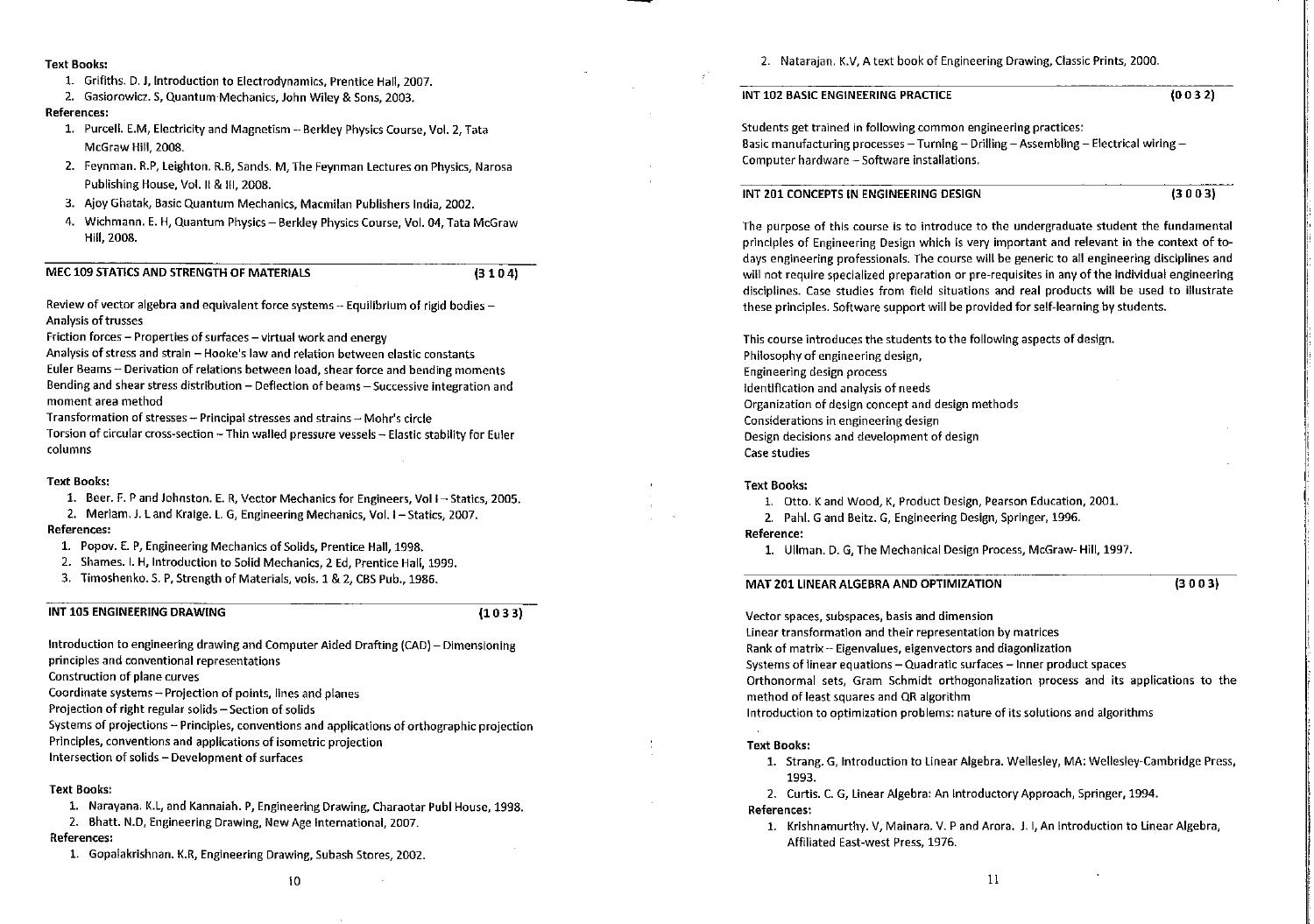- 2. Luenberger, D. G. Linear and Nonlinear Programming, Addison Wesley, 2003.
- 3. Belegundu. A. D and Chandrupatla. T. R. Optimization Concepts and Applications in Engineering, Pearson Education Asia, 2002.

### ELE 206 NETWORKS AND SYSTEMS

Linearity, time invariance and causality; Convolution, Time-domain representation and analysis of LTI systems

Laplace transforms and Z-transforms, Poles and Zeros, Impulse and Step response Fourier Series and Fourier Transform, Sampling theorem, Discrete Fourier transform

Network theorems. Tellegen's theorem

Transient and steady state response, Resonance

Coupled circuits, Single and double tuned circuits

Two-port networks, z, y, h and transmission parameters, cascading: Network functions,

# **Text Books:**

- 1. Valkenburg, V, Network Analysis, Prentice Hall, 2007.
- 2. Oppenheim. A.V, Willsky A.S. and Nawab S.H, Signals & Systems, 2 Edn, Prentice Hall, 2008.

#### Reference:

1. Seshu and Balabanian, Linear Network Analysis, John Wiley, 2006.

# ELE 207 SOLID STATE DEVICES

 $(3003)$ 

 $(3003)$ 

Basic mechanism in semiconductors- Valence band and Energy band models of intrinsic and extrinsic semiconductors, Thermal equilibrium, carrier concentration.

Carrier transport by drift, resistivity, Excess carriers, lifetime, carrier transport by diffusion. Continuity equation

p-n junctions- Energy band diagrams, Forward and reverse biasing, Static analysis, Current-Voltage equation, Breakdown processes, Equivalent circuit, Practical p-n diodes: Transient analysis,

Bipolar junction transistors- structures, Current gain, Current-Voltage characteristics, BJT Models, Emitter efficiency, transport factor, transit time, Charge control description, **Transient analysis** 

Metal-Semiconductor junctions - Schottky and Ohmic contacts; JFETs and MESFETs - Simple analysis

MOS capacitors, CV characteristics, Threshold voltage, Flat-band voltage

MOSFETs- I-V relationship, Equivalent circuits, Short-Channel effects: CMOS Other semiconductor devices

# **Text Books:**

- 1. DasGupta. N. and DasGupta. A, Semiconductor Devices: Modeling and Technology, Prentice Hall, 2007.
- 2. Achuthan, M.A and Bhat, K.N. Fundamentals of semiconductor devices. Tata McGraw Hill, 2006.

#### Reference:

1. Sze. S.M, Physics of Semiconductor Devices, 3 Edn, John Wiley, 2008.

# ELE 208 ELECTROMECHANICAL ENERGY CONVERSION

Energy conversion principles, DC machines, types, generator and motor characteristics Armature reaction and commutation, starting, braking and speed control Single phase transformer, equivalent circuit, phasor diagram, regulation and efficiency

Three phase transformer, connections, parallel operation, autotransformer

3 phase induction motor, equivalent circuit, performance characteristics, starting, braking and speed control, single phase induction motors

Synchronous machines, performance, regulation, parallel operation, starting, characteristics and applications

Switched reluctance, BLDC, servo and stepper motors

# Text Book:

1. Stephen. J. Chapmann, Electrical Machinery Fundamentals, 4 Edn, Tata McGraw Hill, 2004.

# **References:**

- 1. Fitzgerald. A. E. Charles Kingsley Jr. and Stephen D. Umans, Electric Machinery, Tata McGraw Hill, 2007.
- 2. Nagrath and Kothari, Electrical Machines, Tata McGraw Hill, 2004.

# ELE 206P NETWORKS AND SYSTEMS PRACTICE

 $(0.03.2)$ 

Verification of network theorems - Study of two port networks - Study of transients and resonance - Simulation Study of different transforms - Power measurement in three phase circuits

ELE 207P SOLID STATE DEVICES PRACTICE

 $(0 0 3 2)$ 

Static and switching characteristics of diodes and transistors - Rectifiers and filters - Clipping and clamping circuits

ELE 208P ELECTROMECHANICAL ENERGY CONVERSION PRACTICE

 $(0032)$ 

Open Circuit, Short Circuit and Load Tests and Sumpner's Test on Single Phase Transformer -Swinburnes test/ Speed Control of DC Shunt Motor - Determination of self excited and Separately Excited DC Generator Characteristics - Hopkinsons Test - No-Load Test, Blocked Rotor Test and Load Test on Single Phase/Three phase Induction Motor

MAT 203 PROBABILITY AND STATISTICS

 $(3003)$ 

Introduction to probability - Probability measure and random processes Conditional probability, independence and Baye's theorem

Discrete and continuous random variables; probability density function, concepts of mean, variance and moment generating function of a few standard discrete and continuous distributions: binomial, Poisson, exponential and normal

Central limit theorem and its implications for the normal distribution

Purpose and the nature of sampling; nature of estimates, point estimates and interval estimates

Maximum likelihood principle approach, least squares approach and confidence intervals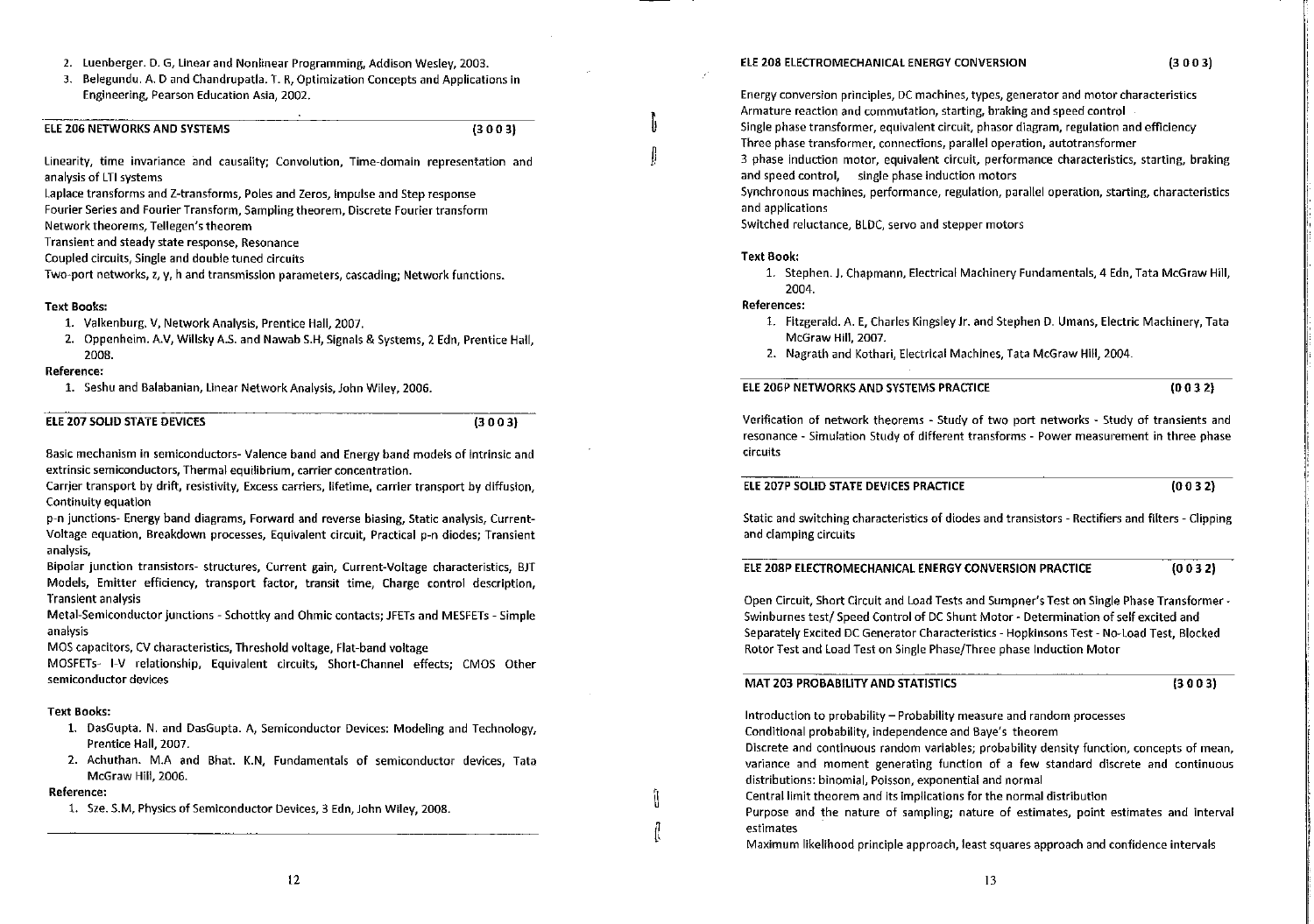Nature of hypothesis formulation, null and alternate hypotheses, testing hypotheses; criteria for acceptance of hypothesis t-test, chi-squared test

# **Text Book:**

1. J. S. Milton, J. C. Arnold, Introduction to Probability and Statistics, Tata McGraw Hill, 4 Edn. 2002.

#### Reference:

1. Richard A Johnson, Miller and Freunds, Probability and Statistics for Engineers, Pearson Edu., 6 Edn, 2001.

# **ELE 211 CONTROL ENGINEERING**

 $(3003)$ 

The Control Problem - Models of physical systems - Differential Equations, transfer functions and state variable models -- Block diagram

Signal flow graph and Mason's fain formula - Time and frequency response of first and second order systems - Control system characteristics

Stability, sensitivity and disturbance rejection and steady state accuracy

Stability analysis - Routh hurwitz test - Root locus analysis - Frequency response plots and Nyquist criterion

Design of control systems - Classical design - Root locus and frequency response based design for phase lead, phase lag and PID controllers

Modern design - Pole placement, controllability and observability

Introduction to digital control systems -- Applications, sampled data systems, stability analysis in Z plane, case studies

#### **Text Book:**

1. Norman S. Nise, Control Systems Engineering, Wiley, 2007.

#### References:

- 1. Ogata. K, Modern Control Engineering, Prentice Hall, 2006.
- 2. Nagrath. I.J and Gopal. M. Control Systems Engineering, New Age International, 2008.

#### **ELE 212 PRINCIPLES OF MEASUREMENTS**

 $(3003)$ 

Introduction to electronic measurements, Digital multimeter and voltmeters Chopper stabilised DC voltmeter; True RMS voltmeter, Vector voltmeter, RF power and voltage measurement

Q-meter; Errors in measurement, Systematic and Random errors, error analysis Different types of instruments; Galvanometers; CRO, Storage, Sampling Oscilloscopes Function Generator, Signal Generator; Distortion Analyzer; Spectrum Analyzer Frequency Counter; Digital IC tester, Logic State Analyzer; PROM Programmer

### **Text Books:**

- 1. Golding EW, Electrical Measurements & Measuring Instruments, Ah Wheeler & Co, 2001.
- 2. A.K. Sawhney, Course In Electrical & Electronics Measurement & Instrumentation Dhanpat Rai Publ, 2007.

#### References:

1. Helfric A.D., Modern Electronic Instrument Measure, Dorling Kindersley, 2008.

2. Alan S. Morris, Measurement and instrumentation principles, Elsevier, 2001.

# ELE 213 ANALOG CIRCUITS

 $(3003)$ 

Device Models (diode, BJT, MOSFET); Small signal analysis of nonlinear circuits, small signal equivalent of diode, BJT, MOSFET Adding de bias to ac signals-Concept of ac coupling Basic transistor Amplifiers, small signal and large signal (low frequency) characteristics. biasing the MOS and BJT amplifiers Amplifiers with tuned load-narrow band amplifier, high frequency effects Ideal OpAmp circuits Differential pair-differential amplifiers **Oscillator Circuits** 

#### **Text Books:**

- 1. Boylestad R.L and Louis Nashelsky, L. Electronic Devices and Circuit Theory, 9 Edn, Prentice Hall. 2006.
- 2. Millman. J. Electronic Devices & Circuits, 2 Edn, Tata McGraw Hill, 1998. Reference:
	- 1. Sedra and Smith, Microelectronic Circuits, Oxford University Press, 1997.

ELE 214 POWER ELECTRONICS AND INDUSTRIAL DRIVES

 $(3003)$ 

Static characteristics and principle of operation of Power diodes, transistors, thyristors, triacs, GTOs, MOSFETs and IGBTs

Triggering methods and commutation methods

Single phase and 3 phase half controlled and fully controlled rectifiers, dual converter Voltage and current source inverters, resonant, Series inverter, PWM inverter, 3-phase full bridge inverters

AC and DC choppers. AC voltage controllers, Cycloconverters

DC motor drives, Induction and synchronous motor drives, switched reluctance and brushless motor drives

Battery charger, SMPS, UPS-induction and dielectric heating

#### **Text Books:**

- 1. Ned Mohan, Tore M. Undeland, Undeland and Robbins, William P. Robbins, Power Electronics: Converters, Applications and Design, John Wiley, 2007.
- 2. Bimal K. Bose, Power Electronics and Motor Drives: Advances and Trends, Academic Press. 2006.

# References:

- 1. I. Boldea, S. A. Nasar, Electric Drives, CRC Press, 2006.
- 2. Ned Mohan, Electric Drives: An Integrative Approach, MNPERE, 2003.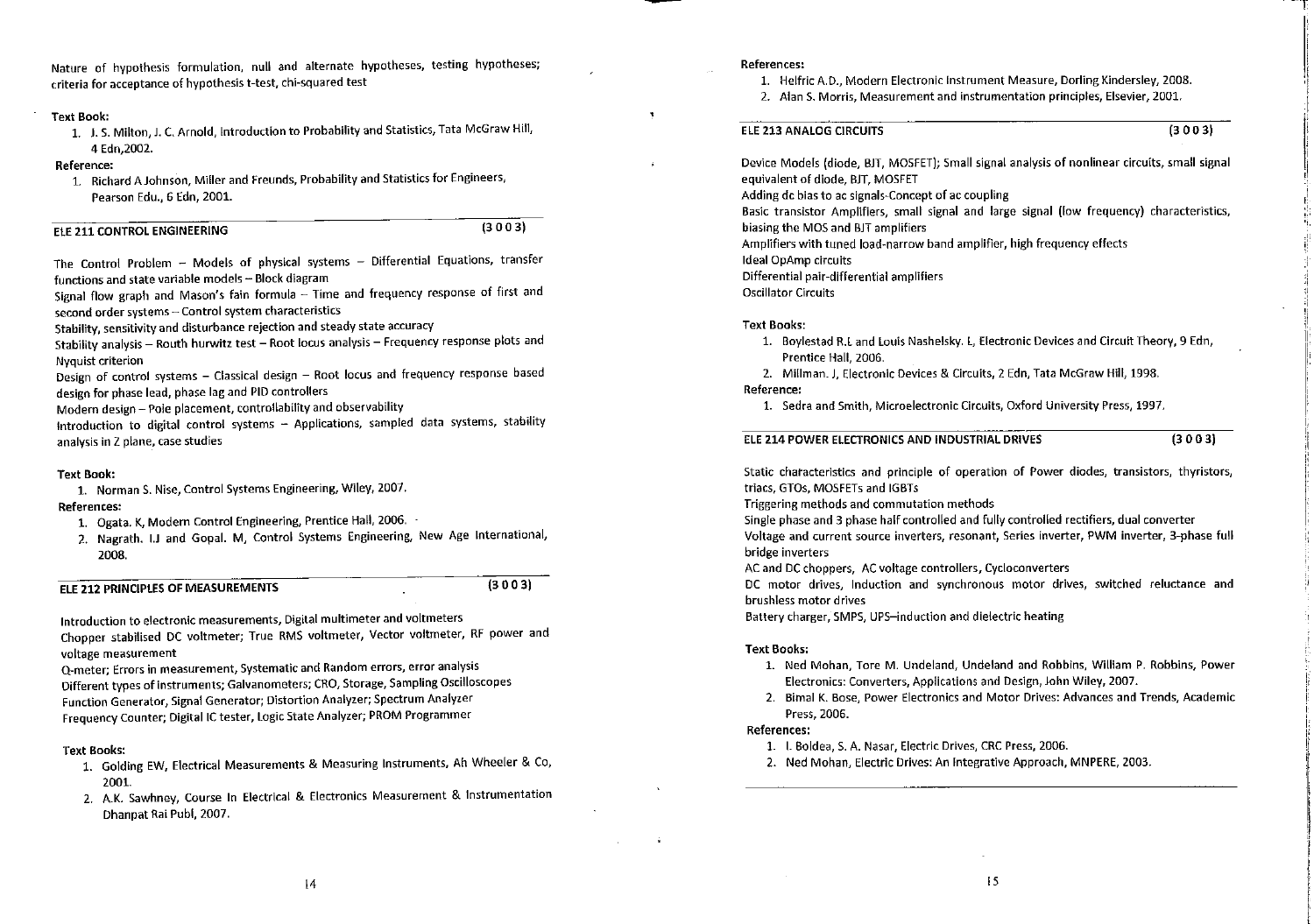# ELE 211P CONTROL ENGINEERING PRACTICE

Lead Lag Network - P, Pl and PID Controllers - Closed loop controller - DC and AC Servo motor Controller - Bode Plot, Root Locus and Nyquist Plot - MIMO - impulse and Step Response - Synchro.

# ELE 212P PRINCIPLES OF MEASUREMENTS PRACTICE

 $(0 0 3 2)$ 

Errors in measurement systems - Calibration experiments - Analog indicating instruments measurement of voltage, current, power and reactive power Potentiometric and Bridge methods - Digital Instruments

#### **FLE 213P ANALOG CIRCUITS PRACTICE**

 $(0032)$ 

RC coupling - Frequency response of narrow/wide band and power Amplifiers - Differential amplifier/ CMRR, Oscillators - Biasing of BJTs and FETs, Op Amp circuits - Simulation using **SPICE** 

ELE 214P POWER ELECTRONICS AND INDUSTRIAL DRIVES PRACTICE  $(0032)$ 

Static characteristics of power devices - Triggering and commutation circuits - Study of controlled rectifiers, inverters, choppers - DC and AC Drives

#### $(2002)$ INT 302 ECOLOGY AND ENVIRONMENT

Introduction to environment and ecology - Ecosystems - Principles concepts, components and function

Atmospheric, aquatic and terrestrial ecosystems - Biogeochemical cycles and limiting factor concepts - Impacts of natural and human activities on ecosystems

Environmental policies, acts and standards - Sustainable development and environmental impact assessment - Institutional frame work and procedures for EIA

Methods for impact identification-matrices - Networks and Check lists - Environmental settings, indices and indicators

Prediction and assessment of the impacts on air, water, land, noise and biological

environments - Assessment of impacts of the cultural, socioeconomic and ecosensitive environments

Mitigation measures, economic evaluation -- Public participation and design making --Preparation of Environmental statement

#### **References:**

- 1. Rubin. E. S, Introduction to Engineering and the Environment, McGraw Hill, 2000.
- 2. Masters. G. M., Introduction to Environmental Engineering & Science, Prentice Hall, 1997.
- 3. Henry. J. G, and Helke, G. W, Environmental Science & Engineering, Prentice Hall International, 1996.
- 4. Dhameja. S. K, Environmental Engineering and Management, S. K. Kataria and Sons, 1999.
- 5. Shyam Divan and Armin Rosancranz, Environmental Law and Policy in India, Cases, Materials and Statutes, Oxford University Press, 2001.

#### ELE 305 ELECTRONIC INSTRUMENTATION

Transducers, Passive and active, Resistance, inductance and capacitance types Generator, thermoelectric and piezo - electric types Measurement of non electrical quantities such as displacement, pressure, force, flow and temperature Thermo electric measurements and systems Data Acquisition Systems, Tele-metering, Data recording and display

PC-based Instrumentation Systems

Digital instrumentation - ADC and DAC

#### **Text Books:**

- 1. Alan S. Morris, Measurement and Instrumentation Principles, Elsevier, 2001.
- 2. A.K. Sawhney, Course In Electrical & Electronics Measurement & Instrumentation Dhanpat Rai Publ. 2007.

#### References:

- 1. Helfric A.D., Modern Electronic Instrument Measure, Dorling Kindersley, 2008.
- 2. Golding EW, Electrical Measurements & Measuring Instruments, Ah Wheeler & Co. Ltd. 2001.

# ELE 306 ANALOG IC APPLICATIONS

 $(2002)$ 

Amplifier Circuits using OpAmps, Stability frequency compensation Filters using OpAmps, oscillators using OpAmps Oscillators on ICs- ring oscillator, LC oscillator IC building blocks-current mirror, differential pair OpAmp internal circuitry- 2-stage+ buffer example, Miller compensation of a 2-stage OpAmp

ADC architectures and their comparison, DAC architectures and their comparison Switched capacitor filters using OpAmps

#### **Text Books:**

- 1. Gavakwad, Linear Integrated Circuits, Prentice Hall, 2004.
- 2. Razavi. B, Design of Analog CMOS Integrated Circuits, McGraw Hill, 2003.

#### Reference:

1. Clayton G. and Winder S., Operational Amplifiers, 5 Edn, Elsevier, 2004.

# ELE 307 APPLIED DSP

 $(3003)$ 

Review of Signals and Systems - Nyquist's Sampling Theorem, aliasing, interpolation, LTI and discrete time systems, Impulse and step responses, system functions

Discrete time Fourier Series, Fourier Transform, z-transform and its inverse, region of convergence, properties

Frequency selective filters, pole-zero locations and frequency response, stability Discrete Fourier transform and FFT algorithms

High speed convolution and its application to digital filtering

Design of digital filters, IIR and FIR filters, linear phase filters; Parametric and nonparametric spectral estimation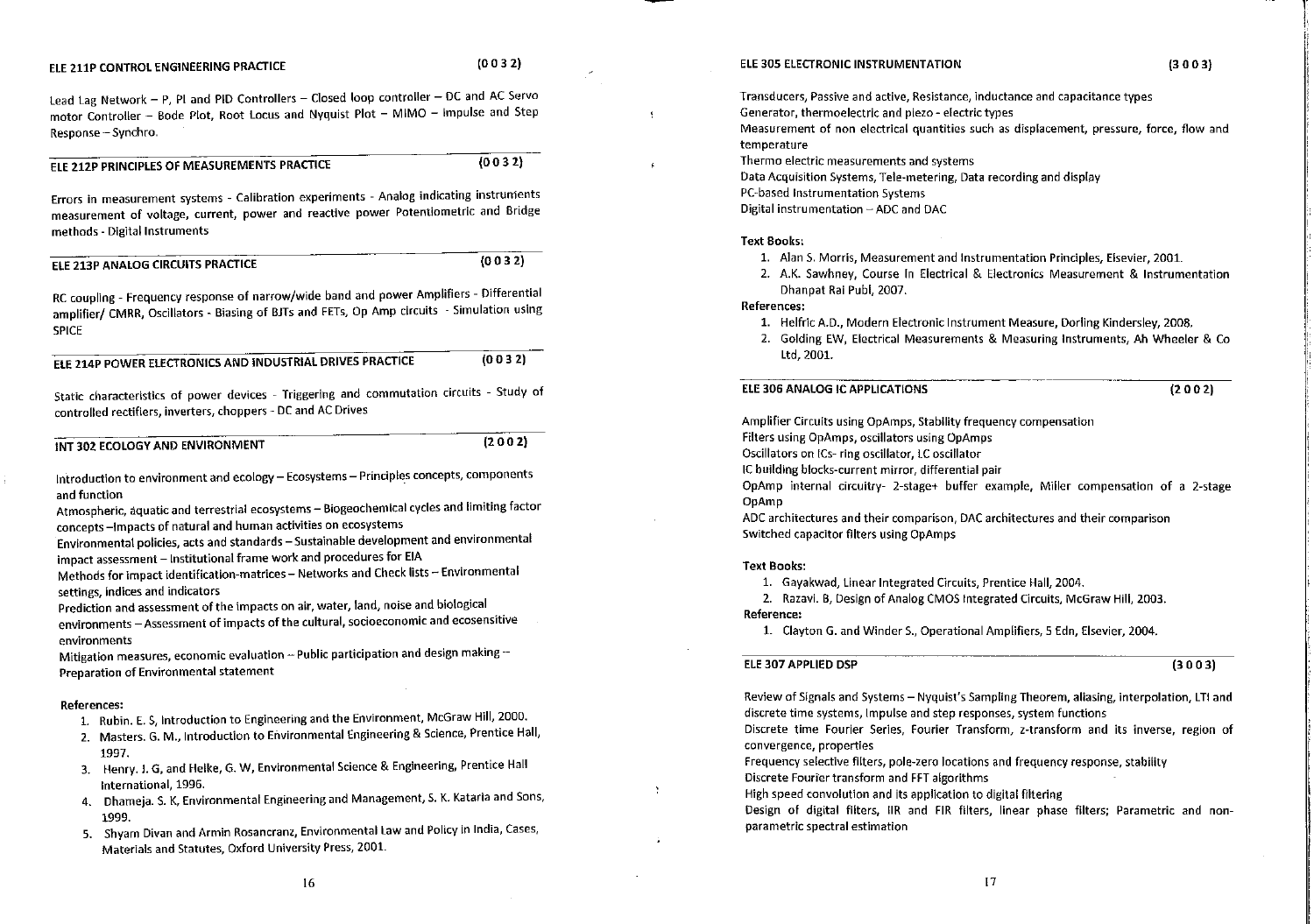Application of DSP to speech, radar and image signal processing, Introduction to DSP architecture

#### **Text Books:**

- 1. Oppenheim. A, Schafer. R and Buck. J. Discrete Time Signal Processing, Prentice Hall, 2009.
- 2. Oppenheim, Willsky and Nawab, Signals and Systems, Prentice Hall, 2008.

#### Reference:

1. Proakis J.G. and Manolakis D.G., Digital Signal Processing: Principles, Algorithms, and Applications, Pearson, 2007.

 $(3003)$ ELE 308 COMPUTER ORGANIZATION AND MICROPROCESSORS

Organization of a Computer: Von Neumann and Harvard architecture; Instruction Set, Architecture: RISC and CISC processors

Computer Arithmetic: fixed point and floating point arithmetic; Design of ALU

Hardware algorithms for addition, multiplication and division of fixed point and floating point numbers

Processor design: Data Path and Control Design, Microprogramming, Exception Processing, Pipelining

Memory Organization: memory hierarchy, cache organization, virtual memory System Design: bus structure, bus transactions

Input-output Systems: programmed I/O, DMA and interrupt driven I/O. Illustrations with examples of CISC processors from Intel and RISC processors like MIPS and ARM.

#### **Text Books:**

- 1. Stallings. W, Computer Architecture and Organization, 6 Edn, Prentice Hall, 2003.
- 2. Mano. M.M, Computer System Architecture, 3 Edn, Prentice Hall, 2007.

#### References:

- 1. Hamacher. V. Carl, Vranesic. Z, and Zakay. S., Computer Organization, 5 Edn, Tata McGraw Hill, 2001.
- 2. Hayes. J. P. Computer Architecture and Organization, 3 Edn, Tata McGraw Hill, 1999.
- 3. Tanenbaum. A. S, Structured Computer Organization, 4 Edn, Pearson, 1998.

# ELE 305P ELECTRONIC INSTRUMENTATION PRACTICE

 $(0032)$ 

Study of different sensors and transducers - Data acquisition systems - PC based instrumentation system

# ELE 306P ANALOG IC APPLICATIONS PRACTICE

Ideal and practical op-amp circuits - Study and compensation of offset parameters -Amplifiers, oscillators, VCO, PLL and Filters using OP Amp - ADC, DACs

# ELE 307P APPLIED DSP PRACTICE

 $(0032)$ 

 $(0032)$ 

Sampling, Quantization, and DSP Data Formats - FIR Filtering and Convolution, Filtering of Noisy Signals - Delays and FIR Filters, Reverb Filters and Multi-delay effects - Spectral Analysis by DFT/FFT

#### ELE 308P COMPUTER ORGANIZATION AND MICROPROCESSORS PRACTICE  $(0032)$

Use of ALU - Design and implementation of special purpose hardware for application specific computation, like HCF - Design and implementation of interfacing hardware, eg., Serial I/O - Assembly Language programming and interfacing experiment with microprocessor/microcontroller kit

#### MAN 302 QUALITY AND RELIABILITY MANAGEMENT

 $(3003)$ 

Definition of Quality - Dimensions of quality - Quality control Seven statistical tools of quality Control charts for variables and attributes New seven management tools - Process capability concepts - Concept of six sigma -Concept of Product Life cycle Basic concept of ISO 9000 and other quality systems Reliability - Introduction - Definitions - Reliability evaluation Failure data analysis - Mean Time to Failure, Maintainability & Availability concepts -Reliability improvement techniques - Design for reliability

# **Text Books:**

- 1. Montgomery, D. C., Introduction to Statistical Quality Control, 5 Edn, John Wiley, 2004.
- 2. Srinath, L. S. Reliability Engineering, 3 Edn., East-West Press, 1991.

# References:

- 1. Burr. J. T. Elementary Statistical Quality Control. CRC Press, 2004.
- 2. Bromley, R. et al., Practical Reliability engineering, 4 Edn, John Wiley, 2002.

ELE 310 ELECTRONIC MANUFACTURING & PACKAGING TECHNIQUES  $(3003)$ 

Discrete electronic components manufacturing: materials terminology, devices and circuits for displays, sensors, MEMS, and flexible electronics

Introduction to IC manufacturing and realization of passive components in ICs and VLSI; Electromagnetic interference, Yield and reliability, thermal budget and Current trends. Design and noise issues in Electronic packaging, Packaging of power devices; Printed wiring boards, interconnects, hybrids, surface-mount technology, Physical integration of circuits, packages, boards and full electronic systems. Package modeling and simulations: SPICE simulations of signals and noise

#### **Text Books:**

- 1. Lau J. H., Wataru, Nakayama, Prince J. L., Christine P. W. Wong, Electronic Packaging: Design, Materials, Process and Reliability, McGraw-Hill.
- 2. Ghosh A., Basavaraj V. H. and Shigekazu S., Manufacturing of electronic materials and components, American Ceramic Society, 1998

#### Reference:

1. Shina Sancy G., Six sigma electronics design and manufacturing, McGraw Hill.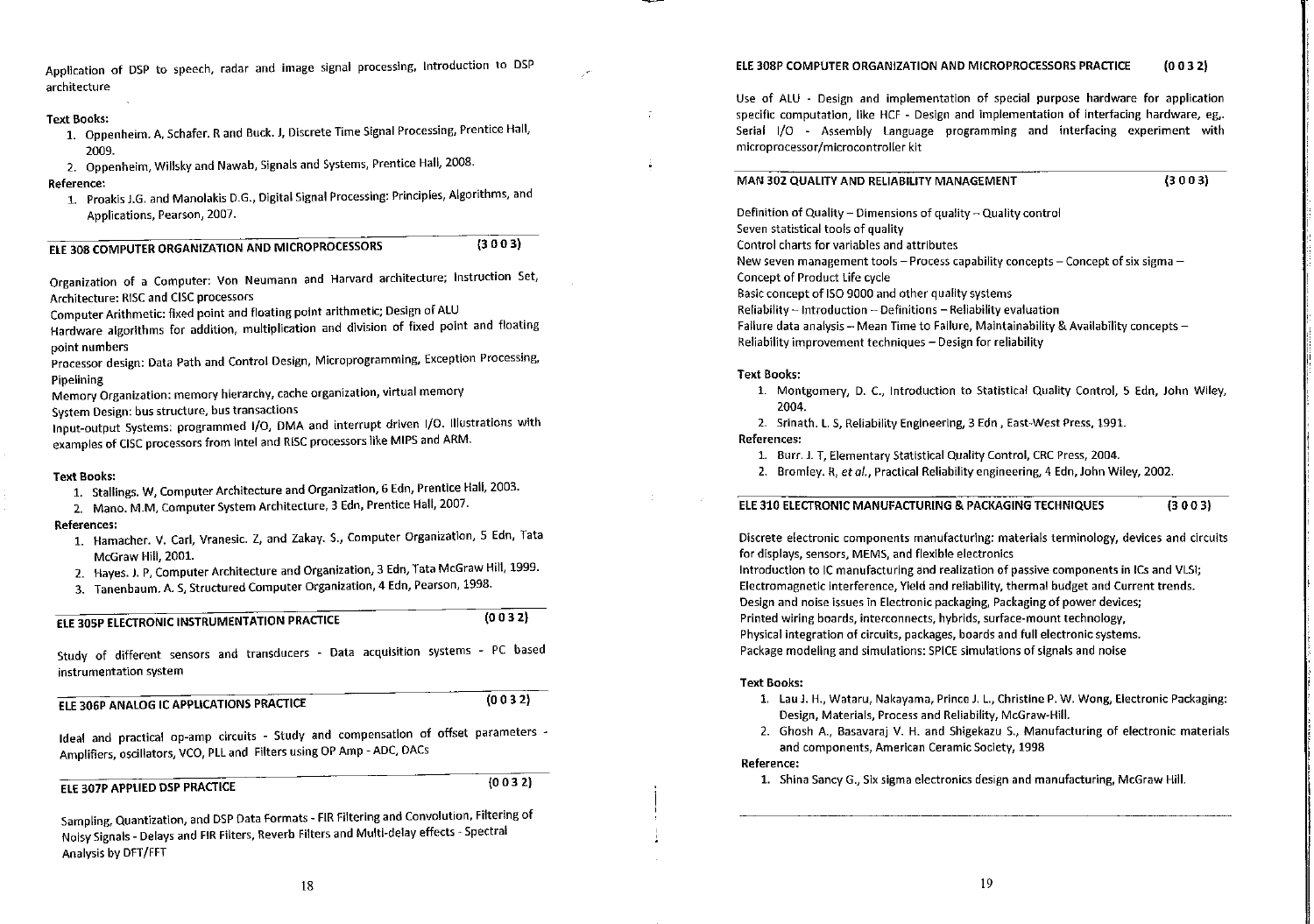# FLE 311 VLSI DESIGN

Review of MOS device operation; fabrication and layout;

Combinational and sequential logic design; verification and testing;

Arithmetic blocks, memory; architecture design;

Floor planning; design methodologies;

Example of a chip design;

Analysis and synthesis algorithms including circuit, switch and logic simulation, logic synthesis

Lavout synthesis and test generation

#### **Text Books:**

- 1. Muroga, S. VLSI System Design, Wiley, 1982.
- 2. Geiger. R. L. Allen. P. E and Strader. N. R. VLSI Design Techniques for Analog and Digital Circuits, Tata McGraw-Hill, 1990.
- 3. Mark Zwolinski, Digital System Design with VHDL, Prentice Hall, 2003.

#### **References:**

- 1. Palnitkar. S. Verilog, HDL: A Guide to Digital Design and Synthesis, Prentice Hall, 2003
- 2. Douglas J Smith, HDL Chip Design: A Practical Guide for Designing, Synthesizing and Simulating ASICs and FPGAs using VHDL or Verilog, Doone Publications, 1998.

# ELE 312 PCB/PROTOTYPE DESIGN AND DEVELOPMENT

 $(2002)$ 

Modern CAD tools for schematic formulation and verification: basics of netlist description SPICE circuit simulator, Design and implementation of circuits with PCB, assembly, schematic drawing, component layouts and artworks

Schematics, Finishing design, Explanation of board level annotation, netlisting, and reports Introduction to Surface mounts vs. through-hole components, Hole sizes, drills, and mounting holes, different layers. Annular rings, clearance, and thermal relieve.

PCB design: Basics, board outline, grid setup, clearances setup, nets setup, the ratnest, part placement

Routing: manual routing - noise issues. Automatic routing, Finishing Error checking, manufacturing details

Coupling between lines, termination, ground plane, and good routing practices; Documentation, Testing and debugging PCB's

#### **Text Books:**

1. Axelson. J., Making Printed Circuit Boards, Tata McGraw Hill, 1993.

2. Ronald. A. Reis, Electronic project design and fabrication, 6 Edn, Prentice Hall, 2005. References:

1. Varteresian. J., Fabricating Printed Circuit Boards, 2002.

2. Complete PCB Design Using OrCad Capture and Layout, Elsevier, 2007.

# INT 303 PRODUCT DESIGN AND PRACTICE

 $(0033)$ 

This is an interdisciplinary team-based product design course. The concept of the course is to provide a broad hands-on learning experience in interdisciplinary fields of Engineering

and exposure to the context of a "real" product design problems. In this course students will design a product by following the systematic product design process.

A team consist of students from different discipline will choose their own product and while designing, students will consider many issues like market opportunities, formal requirements and constraints, the environment in which the product will be used, product look and feel; technical legitimacy, and manufacturing considerations for the products.

During the course student will learn and put into practice Teaming, Project Management, Product Realization, Ethical and other skills practiced by product developers in industry. Throughout the semester, the student teams have several opportunities to present their progress to their fellow students and faculty.

# ELE 311P VLSI DESIGN PRACTICE

 $(0032)$ 

Analog and digital circuit simulation using SPICE - Design of static and dynamic digital circuits and timing simulation with IRSIM/ Modelsim - Use of the layout tool MAGIC for analog and digital integrated circuits - Design of parity generator circuit using verilog HDL - Design of 2:1 and 4:1 multiplexer using Verilog HDL - Design a circuit in Verilog that takes a 4 bit number and which counts the number of one's in the input - Design a binary comparator that compares two 5-bit unsigned numbers a and b and generates the following code: 00 if both are equal, 01 if  $a < b$  and 10 if  $a > b$  - Design a counter that counts the following sequence 0,0,1,1,2,2,3,3,..,15,15,0,0,.. - Design of Fully pipelined Carry Look ahead Adder (CLA) - 32 bit - Design of Fully pipelined Wallace Tree Multiplier (WTM) - 32 bit - Design of Fully pipelined Load - Store Unit (LSU) - Design of ALU for integer operations - Design of pipelined processor - Design and implementation of super scalar processor

# ELE 312P PCB/PROTOTYPE DESIGN AND DEVELOPMENT PRACTICE

Design and development of PCBs using different simulator tools

#### ELE 401 EMBEDDED SYSTEMS

 $(3003)$ 

 $(0 0 3 2)$ 

Introduction to Embedded Systems: standalone vs specialized - Elements of embedded controllers such as A/D converters, PWM circuits and timers.

Implementation of embedded controllers: computer architecture, logic, timing, loading, protocols, and software.

Design of embedded digital systems: microcontrollers, embedded programs, real-time operating systems.

Design methodologies, hardware-software codesign, hardware modeling and computeraided design, prototyping with FPGAs.

#### **Text Books:**

1. Heath. S, Embedded Systems Design, 2 Edn, Newnes Publishers, 2007.

2. Valvano Jonathan W, Embedded Microcomputer Systems, CI Engineering, 2009. Reference:

1. Labrosse Jean J., Embedded System Building Blocks, Complete and Ready to use Modules in C, 2 Edn, Cmp Books, 1999.